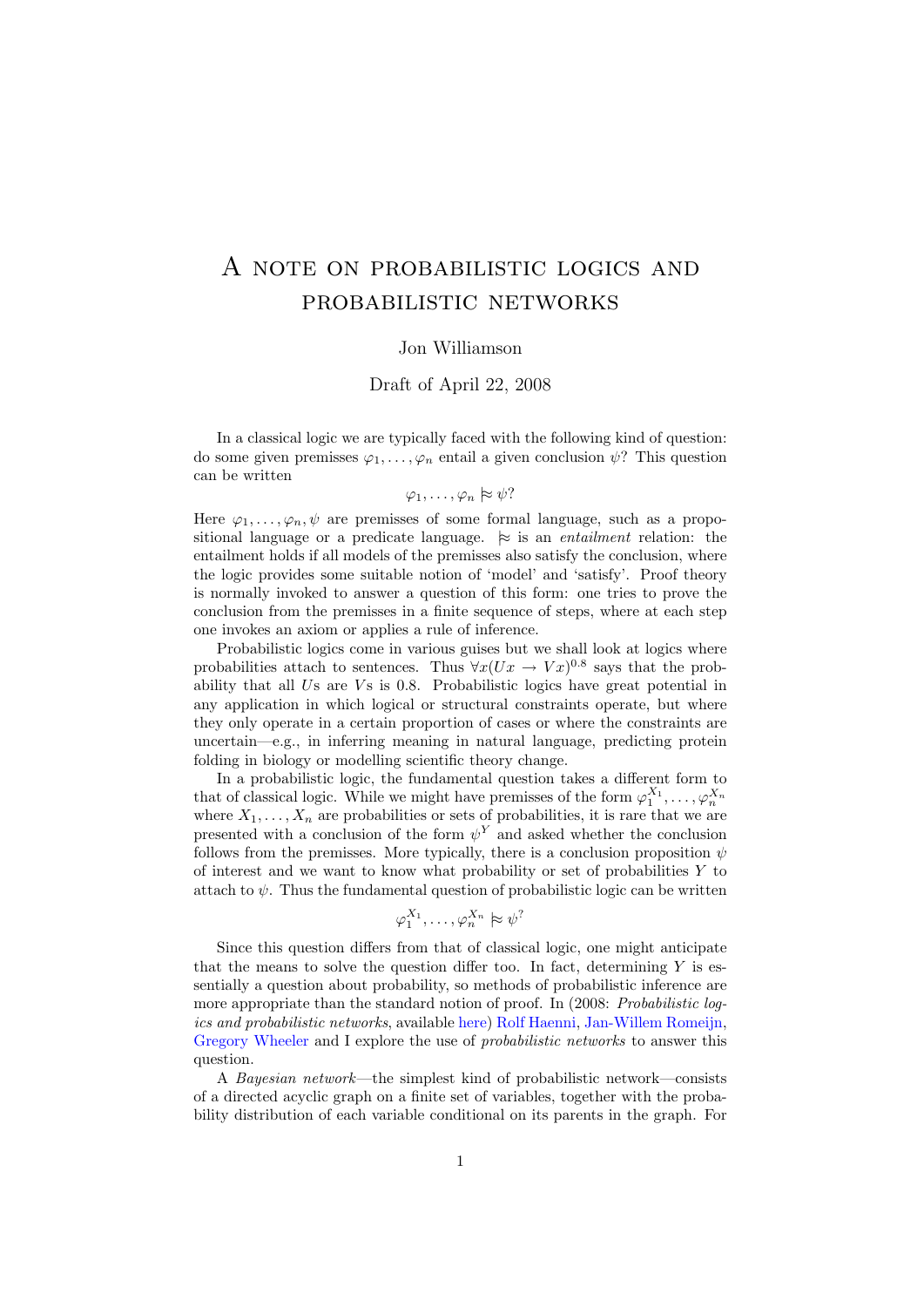example, given propositional variables  $A, B$  and  $C$ , the following constitutes a Bayesian network:



By assuming what is called the *Markov Condition*, which says that each variable is probabilistically independent of its non-descendants in the graph conditional on its parents, a Bayesian network suffices to determine the joint probability distribution over the set of variables. In our example the Markov condition says that  $C$  is independent of  $A$  conditional on  $B$ . Probabilities over the whole set of variables are multiples of corresponding conditional probabilities:  $P(A \wedge \neg B \wedge C) = P(C|\neg B)P(\neg B|A)P(A)$ .

A credal network is just like a Bayesian network except that the conditional probabilities are only identified to within closed intervals. Thus the above graph together with the following constraints determines a credal network:

|                                                                   | $P(A) \in [0.7, 0.8]$ $P(B A) = 0.2$<br>$P(B \neg A) \in [0.1, 1]$ |
|-------------------------------------------------------------------|--------------------------------------------------------------------|
| $\overline{P(C B) \in [0.9, 1]}$<br>$P(C \neg B) \in [0.4, 0.45]$ |                                                                    |

While a Bayesian network represents a single probability function, a credal network represents a convex set of probability functions. A wide variety of algorithms have been developed for constructing probabilistic networks and for calculating probabilities from them. The use of probabilistic networks can greatly reduce the computational burden of probabilistic inference: broadly speaking, the sparser the graph, the quicker it is to draw inferences.

In the context of probabilistic logic it turns out that for a range of natural semantics the  $X_1, \ldots, X_n$  are normally probabilities or intervals of probabilities, and consequently the premisses determine a convex set of probability functions. A probabilistic network can be used to represent that set of functions and to infer an appropriate set  $Y$  of probabilities to attach to the conclusion sentence. While the probabilistic network itself depends on the chosen semantics, the machinery for calculating Y does not—see our  $(2008: \S 8.2)$ .

A surprisingly broad range of approaches to probabilistic inference can be invoked to provide semantics for probabilistic logics. Under the standard probabilistic semantics a probability function P satisfies  $\varphi^X$  iff  $P(\varphi) \in X$ ; premisses entail a conclusion iff all probability functions that satisfy the premisses also satisfy the conclusion. According to probabilistic argumentation, Y is the probability of worlds for which the premisses *force* the conclusion sentence  $\psi$  to be true. With *evidential probability*, the  $\varphi_i$  include statistical statements,  $\psi$  is inferred by certain rules for manipulating reference classes, and Y quantifies the level of risk associated with this inference. Classical statistics can also be used to provide a semantics since probabilistic argumentation or evidential probability can capture fiducial probability. According to Bayesian statistical inference the premisses contain information about prior probabilities and likelihoods, and